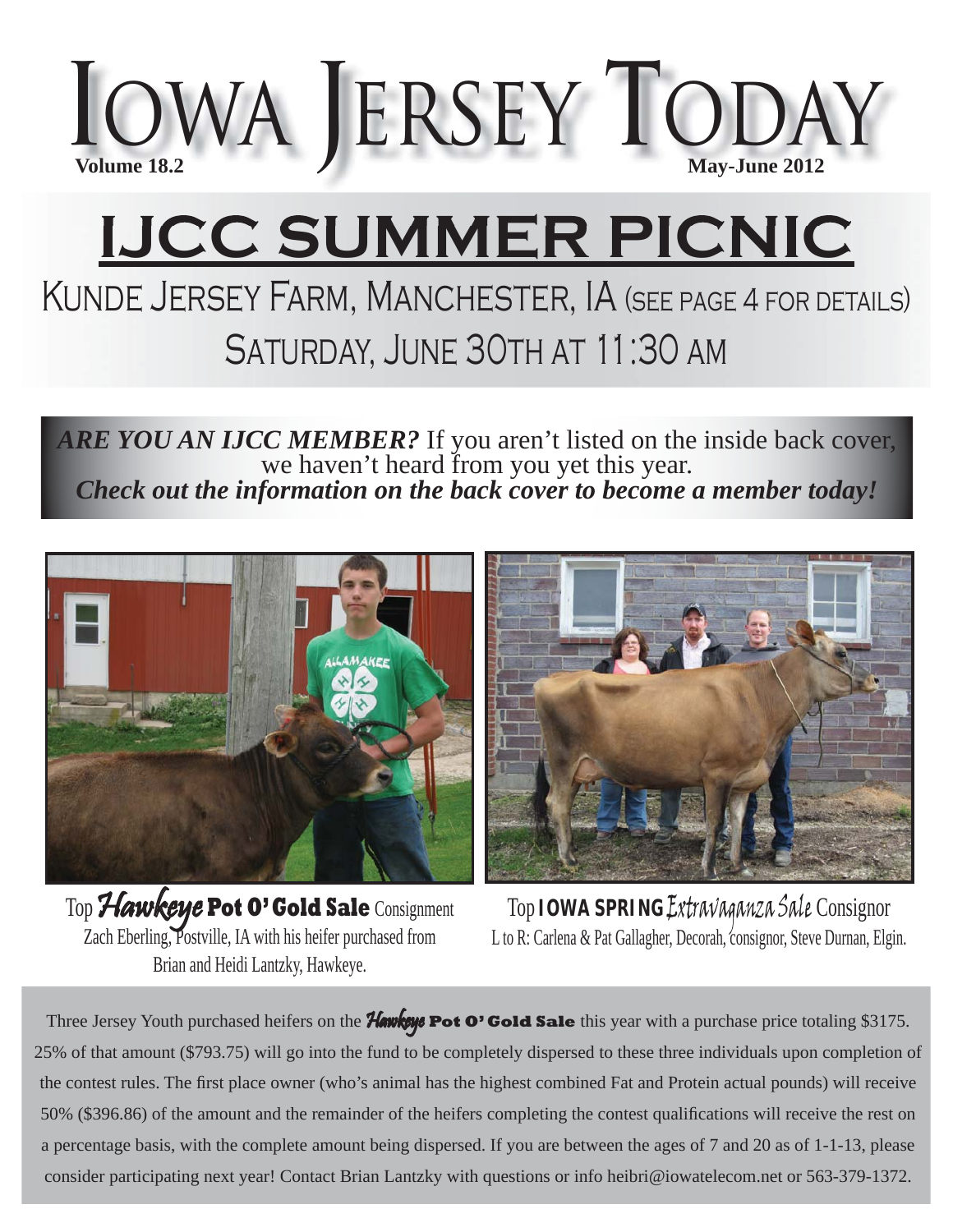### Iowa Jersey Cattle Club

**President: Jeff Holtz** 24821 13th St. Maquoketa, IA 52060 563-652-4480

**Vice President: Harvey Metzger** 2187 110th St. Larchwood, IA 51241 712-478-4627

**Secretary/Treasurer: Jennifer Zumbach** 3371 227th Ave. Hopkinton, IA 52237 563-580-8852

iowajerseycattleclub@yahoo.com

**AJCA Director: Jerry Spielman** 1892 M Road Seneca, KS 66538 785-336-2581

**AJCA-NAJ Representative: Londa Johnson**  614-296-3621 or ljohnson@usjersey.com

Check out our IJCC page on the AJCA website www.usjersey.com! ALSO- see our Jersey page on the ISDA website www.iowadairy.org!

The Iowa Jersey Today is published three times annually by the Iowa Jersey Cattle Club for the Iowa Jersey Cattle Club. All correspondence and submissions should be directed to the IJCC. **New Subscription Rates are \$15 for one year & includes an associate membership in the Iowa Jersey Cattle Club, and \$25 for one year and includes an active membership.** Checks should be made out and sent to the **Iowa Jersey Cattle Club** Jennifer Zumbach 3371 227th Ave. Hopkinton, IA 52237 **Phone**: 563-580-8852

### **"Live so that when your children think of fairness and integrity, they think of you."**  H. Jackson Brown, Jr.

# **Iowa Jersey Today Advertising Rates**

There are several sizes to accommodate any need. Contact Jennifer Zumbach with any questions.

## **Next issue will go out in October 2012.**

| <b>Farm Business Ads</b> |      | <b>Company Ads</b>        |  |  |  |  |
|--------------------------|------|---------------------------|--|--|--|--|
| Full Page--              | \$50 | Full Page-\$100           |  |  |  |  |
| $\frac{1}{2}$ Page--     | \$35 | $\frac{1}{2}$ Page-- \$70 |  |  |  |  |
| $\frac{1}{4}$ Page--     | \$30 | 1/4 Page-- \$60           |  |  |  |  |
| Credit card--\$25        |      | Credit card--\$50         |  |  |  |  |

THREE Full Page Farm ads are only \$130 if paid in full with first ad. Three Company ads are \$285 if PIF with 1st ad.

# **May-June 2012** *Iowa Jersey Today* **<b>Volume 18.2**

*On the Cover*

State Sale top Consignors and details for our Summer Picnic.

*Calendar of Events*

June

- *15 IJCC Scholarship, Princess and Jersey Breed Award applications due*
- *30 IJCC Annual Summer Picnic, 11:30, Kunde Jersey Farm, Manchester*

July

2 AJCA Scholarship applications due

### August

- 9 Iowa State Fair Junior Jersey Show, Mary Creek; judge
- 11 Iowa State Fair Open Jersey Show, Robert Yeoman; judge

### September

14 National Cattle Congress, Waterloo, IA

### *Table of Contents*

| <u>======================</u>                                                   |           |
|---------------------------------------------------------------------------------|-----------|
|                                                                                 |           |
|                                                                                 |           |
|                                                                                 |           |
|                                                                                 |           |
|                                                                                 |           |
|                                                                                 |           |
|                                                                                 |           |
| <b>IJCC YOUTH AWARDS/SCHOLARSHIP INFORMATION ------------------------------</b> |           |
| Spring meeting minutes --                                                       | 9         |
|                                                                                 | 11        |
|                                                                                 | 13        |
|                                                                                 | $16 - 17$ |
|                                                                                 | 22        |
|                                                                                 | 22        |
|                                                                                 | 23-24     |
|                                                                                 |           |

### *Index to Advertisers*

|                                                                | 19  | Kunde Jersey Farm ----------------------       | 6   |
|----------------------------------------------------------------|-----|------------------------------------------------|-----|
| Cinnamon Ridge Dairy --------------------                      | 23  |                                                | 10  |
| Covington Jerseys --<br>------------------                     | 20  | Maple Lawn Farm ------------------------       | 14  |
| Far View Jerseys ---------------------------                   | BC. | Multi-Rose Jerseys --------------------------- | 15  |
| Hei-Bri Jerseys ---                                            | -18 | National Cattle Congress ---------------       | 21  |
|                                                                |     |                                                | - 8 |
| IOTA Farm ----------------------------------                   | 19  | Strottmann Jerseys -----------------------     | 23  |
| Knapp Time Dairy ---------------------<br>$\sim$ $\sim$ $\sim$ |     | Summit Farm ----------------------------       | 12  |
|                                                                |     |                                                |     |

# **IOWA JERSEY CATTLE CLUB MEMORIAL SCHOLARSHIP**

The object of this scholarship is to help further the education of worthy IJCC Junior members. It is awarded during the annual IJCC Summer Picnic annually. It is funded by:

1. A special trust fund set up by the club and overseen by the Secretary-Treasurer

### 2. Donations received from individuals commemorating former (or current) IJCC members & the Jersey Community.

Donations have been made and the scholarship is given in the name of the following people (denotes contributor): Howard Lyon (Lyon family), deceased members (IJCC), John Taylor (IJCC), James Stock (IJCC), Eric Krekel (IJCC), Frieda Gates (IJCC), Ivan Gates (proceeds from a picture which was sold), Frank Scott, Pam Storbeck (IJCC, family), Joe O'Neil (IJCC), Jacob Pleis (IJCC, family), L. Claire Gates ('05 Iowa Jersey Sale donations, family, IJCC), Earl Lyon (IJCC), Robert Cline (IJCC), Joyce Muller (IJCC, family), Gene Krekel (IJCC, Lyon Jerseys), Helen Lyon (IJCC, Robert Lyon, Lyon Jerseys), Ryan Graber (IJCC), Russell "Bud" Lyon (IJCC, Lyon Jerseys) and Mary Jane Metzger (IJCC), Brodie Lantzky (IJCC), Don Bauwens (IJCC) and Anna Mary Kunde (IJCC), Norma "Duffy" Lyon (IJCC, Dennis and Cheryl Cline, Dave and Jennifer Zumbach, Lyon family-Duffy memorial), and Wendell Nicklin (IJCC). The IJCC donates money toward the scholarship in lieu of sending flowers for the services. Thank you to all who make this scholarship possible by contributing in memory of IJCC members and members of the Jersey Community.

2 *Iowa Jersey Today*- May-June 2012 Please contact Jennifer Zumbach for information about the IJCC Memorial Scholarship.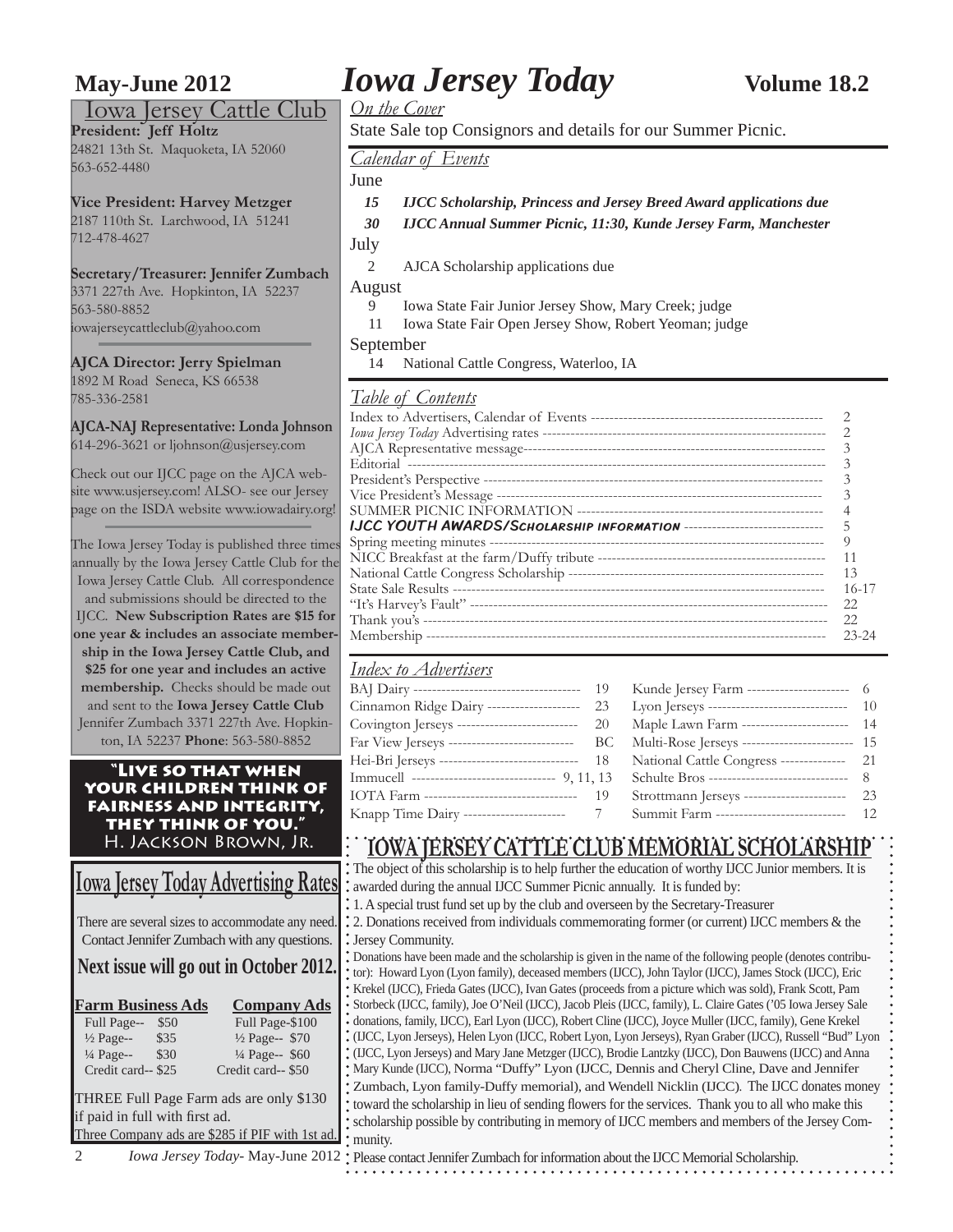

### **President's Perspective**

Hope that this great issue finds you all well and hopefully finishing up with your spring planting.

This spring came awfully early, so we all got off to a very early start. We got all our 1st crop hay put up three weeks earlier than normal.

Just heard from one of our great Jersey Breeders that they have their 2nd crop already done. Wow is that early or what?

It was great to see and talk to many of you at either the Spring meeting or at the State Sale. Any state sale pros & Cons? Let us know.

Hope to see as many of you as possible at the summer picnic at Kunde Jersey Farm or at a show near you.

Until then, see ya! *Jeff Holtz*



# **AJCA Representative**

Greetings Iowa Jersey Enthusiast! I am sure many of you are busy with spring planting and are eagerly anticipating the arrival of summer. On behalf of AJCA, I wanted to say a special congratulations to the Iowa Jersey Cattle Club on such a successful spring sale! It is no small feat to plan,

organize and host a sale, but your association does it each year and puts on a first-class event! It has been so exciting to see the demand for Jersey cows continue to grow. Sales across the nation have shown that people are realizing the value of Registered Jersey cattle and prices have remained strong.

JMS has been busy hosting countless sale thoughout the country. If you haven't had the chance, make sure to check out the newest technology now offered for many of the JMS sales – live viewing and biding. JerseyActionLive.com will connect you from the comfort of your own home to the latest JMS sale – make sure to capitalize on this great technology. In the initial launch this spring, we have found great response and utilization of this tool and we look forward to continuting it down the road.

 I also wanted to highlight the upcoming annual AJCA meetings which will be held June 27-30th in North Conway, New Hampshire. In addition to numerous tours, the meetings will also feature several speakers such as Dana H. Coale, from USDA, and Roger A. Cady, Ph.D., a founder of the Dairy Calf and Heifer Association (DCHA) from Elanco. The seminar will also include a hands-on workshop on Herd View and JerseyMate™. The meetings w ll wrap up with an elite group of heifers selling in the National Heifer Sale on Saturday June 30th at 4:00pm. Early bird registration deadline is June 1, so be sure to sign up soon! I hope to see you there!

Regards, *Londa Johnson*

AJCA Central Plains Area Representative



# **Vice President's Message**

I would like to encourage everyone to support our upcoming Jersey activities. The Kunde's are planning to host the State Jersey Picinic so let's come out and have some good food,

Jersey fellowship, and see great cattle.

 The State Fair is always a busy time, but is a great opportunity to see some of the best Jerseys from the area.

 Year after year I enjoy the county fair season. It is fun to show up and support, encourage, and even lend a hand to our Jersey young folks.

Thank you, *Harvey Metzger*



**Editorial**<br>Hello again, I'm not sure whether it's spring or summer lately with the early heat upon us. I know we could use some rain to get second cutting going. In case you don't notice on the following pages, please show this issue to any Jersey Youth, whether

it's your child(ren) or the neighbor who shows some of your cattle at fair each year and helps out on the farm. If they are an older- Junior member of the IJCC, they are eligible to apply for the youth awards. If they aren't a Junior member yet- IT'S ONLY \$1.00!!! There are also National Scholarships available for high school graduating seniors and college students at various levels.

 *Are you interested in donating the heifer calf to the 2012 Iowa Jersey Breed Award winner?* If so, please contact one of the IJCC officers before the Summer Picnic for more details. A couple years ago, the club decided that, in appreciation for the heifer donation, that breeder will receive 3- 1/2 page ads in the *Iowa Jersey Today*.

 We are preparing to host the IJCC summer picnic and we hope you can make the trip to Kunde Jersey Farm on Saturday, June 30th. We are about an hour from Waterloo, Dubuque and Cedar Rapids. Map and meal details are on the next page. It is pot luck, but if you are planning to travel several hours, don't worry about bringing anything beside your table service!

 Hope you have a Great summer- I've really enjoyed putting this issue together and am glad for the opportunity to work with each of you. We are always looking for new advertisers, so if there is a product you use and really like, I can send them a copy of the magazine to see if they would like to be included. If you would like to highlight your kid's summer activities, great milk cows or anything else; we can find space for you! Proudly yours, *Jennifer Zumbach*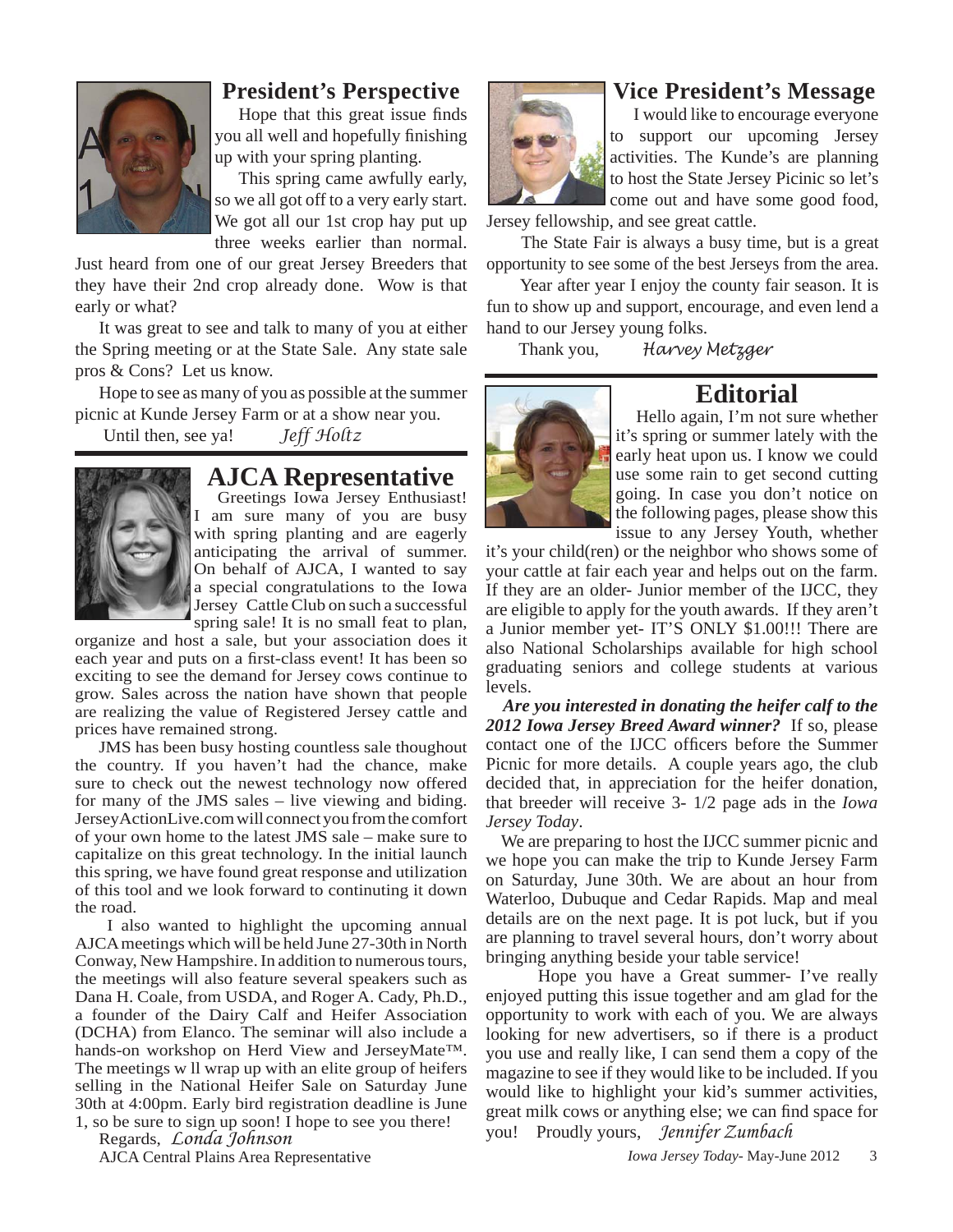# 2012 IJCC Summer Picnic

*Mark your Calendars now for the*

# **Annual IJCC Summer Potluck Picnic and Meeting,** *to be held on* **Saturday, June 30th at 11:30 at Kunde Jersey Farm, Manchester, IA**

*Drinks and roast will be provided: Please bring a dish to pass and table service for the picnic!*

п



*Topics up for discussion • IJCC Youth Awards to be given • State Sale wrap-up • Iowa State Fair • Possible future AJCA Award nominations • Other future IJCC activities • PLUS you get to tour Kunde Jersey farm!*

### N Manchester **Directions to** Delaware **David and Donna Kunde's farm** To Dubuque Hwy 38 S To Waterloo<br> **Highway 20**<br>  $\frac{20}{2029}$ <br>
Highway 20<br>
Kund<br>
2029 **Highway 13** D5X (250th St.) Delhi From Highway 13 and Highway 20 intersection at Manchester: Go South  $220th$  Ave. 220th Ave. Kunde Jersey Farm to 275th St. Turn East. Go 4 miles to 2029 275th St. 2029 275th St. Farm is on north side 275th St. (D42) of the road. X31 (245th Ave.) to Buck X31 (245th Ave.) to Buck Cedar Rapids To Cedar Rapids *Note- X31 South of Delhi is closed*  Creek and to Jones Co. Creek and to Jones Co.Address is 2029 275th St. Manchester *due to the Dam being out. You can get*  Ryan *to 275th St. taking the alternate route*  Phone is 563-922-2883 *above. South on 38 at Delaware, right*  Jennifer's cell- 563-580-8852 *after gas station in Delhi, left at stop sign, right onto 250th St, left on 220th Ave, right on 275th St. Also you can get there from the south using X31.*

*We hope you can make the trip to our farm for the picnic, meeting , great company and tour!* **Kunde Family**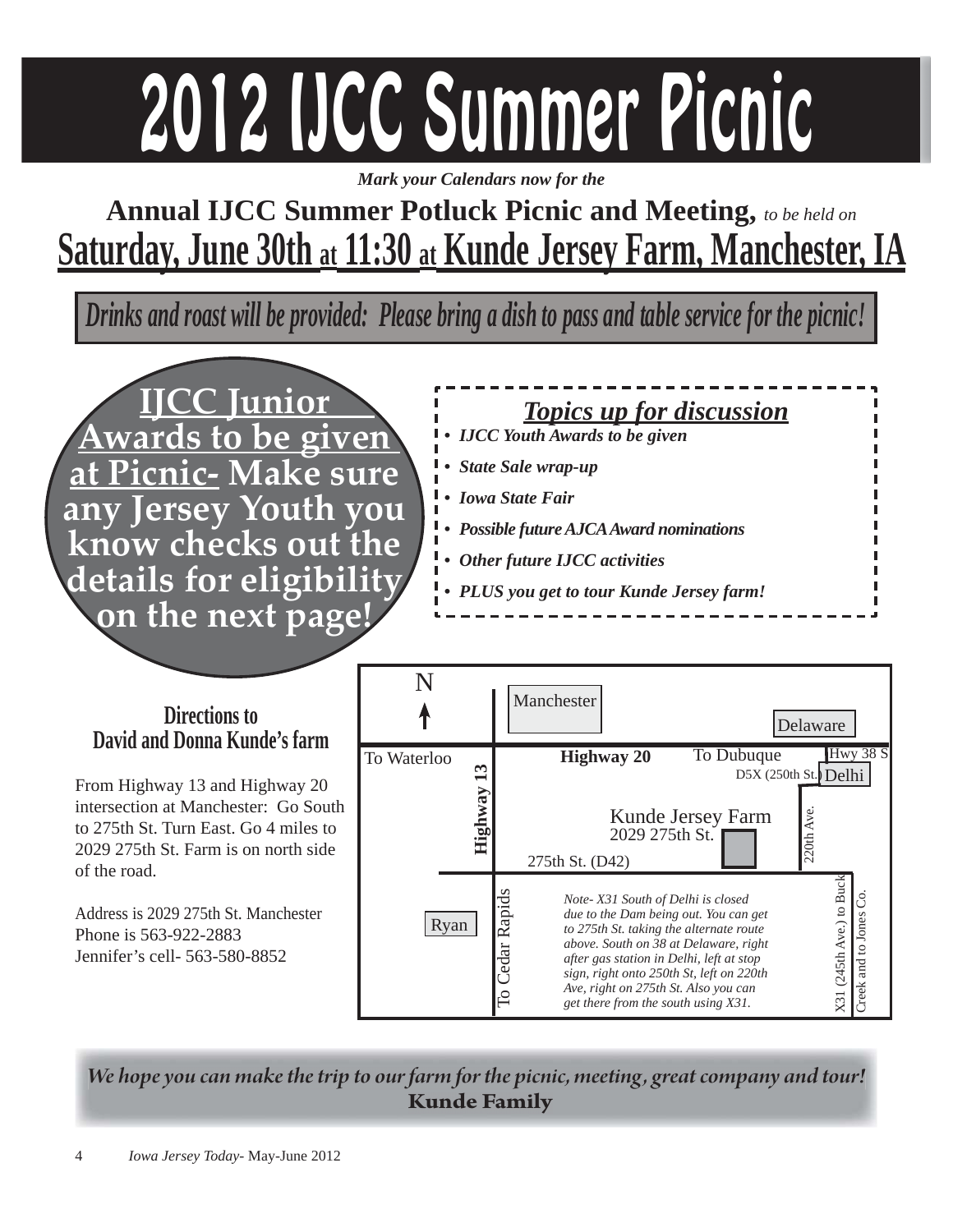# Iowa Jersey Cattle Club Youth Awards

- *Iowa Jersey Breed Award- Youth ages 16 to 19 encouraged to apply. The application is judged by the IJCC Executive Committee, and is not awarded through the 4-H Program as in years past.* **It is available to any IJCC Junior member who has an** outstanding Jersey Youth career. *The winner of this award receives a Jersey heifer calf and is then nominated for the National Jersey Junior Achievement Contest this fall.*
- *Iowa Jersey Cattle Club Annual Memorial Scholarship* is awarded to an Iowa Jersey youth planning to or attending an institution of higher learning (two or four year school). The winner is also nominated for the National Jersey Junior Achievement Contest this fall. Applications are available upon request. The Scholarship is \$500, paid at end of first collegiate *semester.*
- *Iowa Jersey Princess* You must be between the ages of 18 and 21, and involved in raising Jerseys. As Iowa Jersey Princess, you will have the opportunity to represent the Jersey Breed in the Iowa Dairy Princess Pageant the following August. You will be asked to hand out ribbons during the Iowa State Fair Junior & Open Jersey Shows and help at the State Jersey Sale. Additionally you will be eligible to represent Iowa at Louisville in November in the National Jersey Queen Contest.

# ALL STATE APPLICATIONS ARE DUE June 15th. *If you are interested in applying*

*for one of the above Iowa Jersey Cattle Club Youth awards, please obtain an application online http:// jerseysites.usjersey.com/iowajerseys/publications.htm or by contacting the Jennifer Zumbach at iowajerseycattleclub@yahoo.com or 563-580-8852.* 

*You must be an IJCC Junior member- if you are not yet- send \$1 Junior Membership to IJCC- Jennifer Zumbach 3371 227th Ave. Hopkinton, IA 52237 by June 15th. All State awards will be announced at the Summer IJCC Picnic, June 30, Kunde Jersey Farm, Manchester, IA.*

# **AJERSEY SCHOLARSHIP APPS.**

The AJCA Scholarship Program provides financial support for Jersey youth enrolled in colleges or universities or, in some cases, youth seeking hands-on experience in the development and management of Registered Jersey™ cattle.

 Applicants must be a junior or life member of the American Jersey Cattle Association upon submitting their application. A minimum grade point average of 2.5 (on a 4.0 scale) is required to apply for these scholarships. A copy of the applicant's high school or college transcript must be included with the application form.

 The largest award is the Russell–Malnati Scholarship for Advanced Studies of \$5,000. Undergraduate students who have completed *at least* one-half of coursework credit hours required for a degree in dairy science, animal science *(dairy emphasis)*, large animal veterinary practice, dairy production or manufacturing, or dairy product marketing, and graduate students in those program areas are eligible to apply.

The William A. Russell Memorial Scholarship of \$1,000 will be presented to a student who will begin a program of study at an accredited college or university in the fall of 2012.

The Cedarcrest Scholarship of \$1,000 will be awarded to an undergraduate or graduate student seeking a degree in large animal veterinary practice, dairy production, dairy manufacturing, or dairy product marketing.

 The V. L. Peterson Scholarship and Paul Jackson Memorial Scholarship will be awarded to students who have completed at least one year of college or university work.

Also to be awarded is the Bob Toole Jersey Youth Award, which can be used for either college expenses or a well-defined practical experience related to breeding, developing and showing Registered Jerseys™.

Residents of Georgia, Florida, North Carolina, South Carolina, Tennessee and Virginia who are at least high school graduates, but not older than 36 years of age as of January 1, are eligible to apply for the Reuben R. Cowles Jersey Youth Award. Applicants must state whether the award money will be used for to support their education or to fund a trip to the All American Jersey Show and Sale, the AJCA-NAJ Annual Meetings or other Jersey educational activities.

Applications for the 2012-13 scholarships are now posted on the USJersey website at www.usjersey.com/Youth Program/ scholarshipinfo.html.

Applications and transcripts must be received at AJCA office at 6486 E. Main Street, Reynoldsburg, OH 43068-2362 no later than July2, 2012. For more information, contact Dr. Cherie Bayer, AJCA Director of Development, at 614/861-3636.

# **MANY IOWA YOUTH HAVE RECEIVED ONE OF THE NATIONAL SCHOLARSHIPS IN THE PAST.**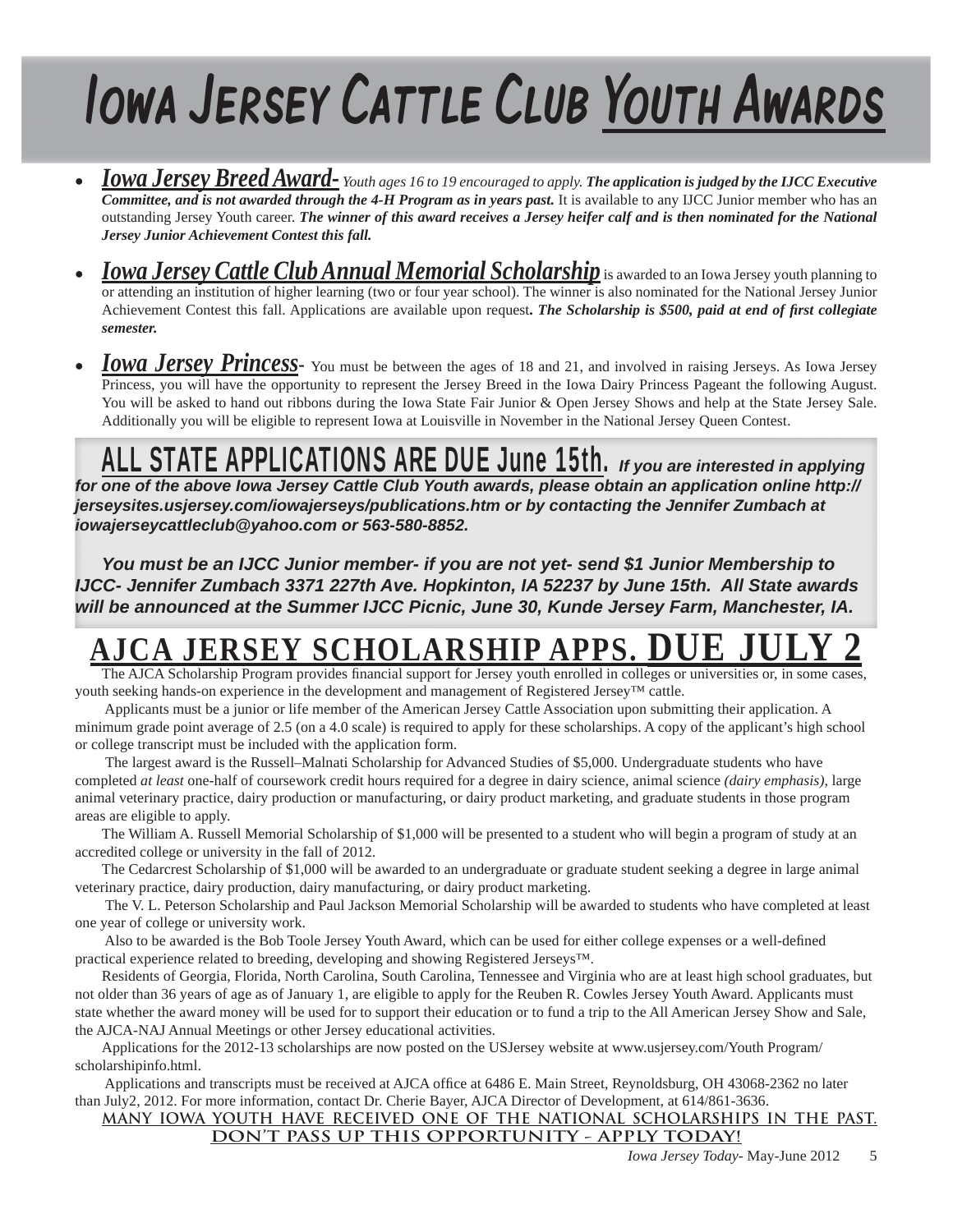# *Iowa Jersey Cattle Club Annual Spring Meeting 2012*<br>The regular meeting of the Iowa Jersey Cattle Club was held on March 17, 2012 at the Best Western,

Clear Lake. The group ate a buffet lunch prior to the meeting. The meeting was called to order at 12:40pm by President, Jeff Holtz. There were 12 members and 1 visitor present.

The Secretary report was printed in the February Iowa Jersey Today. Brian Lantzky moved to approve them as read, Dave Kunde second. Motion carried. Jennifer Zumbach presented the Treasurer's report. Dave Kunde moved to approve them, Dennis Cline second. Motion carried.

Business discussed included State Sale- There was discussion about the selection process for Pot O Gold animals, whether they should be genomic tested, etc. It was discussed as a learning experience for youth looking to purchase the cattle; it was decided to leave it as an option for consignors to do if they wish. There was concern for continuing to have the sale in West Union with the Ayrshire breeders, and thoughts of joining with the IL breeders or others in the future, although no plans were made. There are a lot of cattle selling this spring and that may have an effect on the success of any sale. It was a big concern to have the spring sale a week before the MN sale instead of the same day or a week after as that has negatively impacted the amount of buyers who come in. We will keep future options in mind.



*IJCC members during the Spring meeting.*

Iowa State Fair-Robert Yeoman is the Open show judge. 2013 judge was voted upon and will be contacted in this order; Joe Stanek, Mark Rueth, and Mark Heath. It was moved to donate \$100, one time this year, to PDCA for use in sponsoring trophy's, halters, Kiddie Kattle Kapers awards, etc by Harvey Metzger. Dennis Cline second. Motion carried.

Northeast Iowa Community College was asking breed organizations for money to go toward an Awards and Distinctions display. Brian Lantzky moved to donate

\$150 toward that. Dave Kunde second. Motion carried. There was also discussion about the upcoming Breakfast at the farm, where they plan to unveil a memorial artwork display for Duffy Lyon. That will be held June 23rd. They are asking for artwork donations from anyone. Heidi Lantzky moved to donate one painting we received from Ms. Henning after the National Convention. Harvey amended the motion to include a heifer statue also. Brian Lantzky second. Motion carried. We will also plan to have a heifer in the NICC gift shop for sale and we can ship heifers when they are ordered. We will also have a table of notecards (of the cow and calf statue in Toledo) for sale during the breakfast and maybe cookbooks. If you would be interested in taking a turn at manning the table during the breakfast and tour time, please contact Jennifer.

Iowa Jersey Today- Jennifer presented the cost of the past year for printing and mailing the magazine just as an update. The total cost per issue is \$5.05; annually it's just over \$15 which is pretty close to our basic membership fee. If postage rises in the future we may have to look at raising that amount.

Budget- Jennifer presented the club budget for 2012, including the actual costs over the past 3 years. Harvey Metzger moved to approve it, Dennis Cline second. Motion Carried.

Three Iowa Jersey Youth were eligible to enter the AJCA Youth Achievement contest this spring. They are Eric Metzger, Jordan Hanson, and Kara Maxwell.

AJCA Award nominations- Lyon Jerseys were nominated this year for Master Breeder.



*Back- Harvey Metzger & Brian Lantzky talk while Heidi & Dayle Lantzky chat with Brad Barham.*

Convention item inventory on hand is 2 Blankets, 136 Cookbooks, 200 summer notecards, 111 winter notecards and 93 statues. This equates to about \$12,000 that will go into the savings fund to donate to youth Jersey and dairy activities on the state and National level. Please keep options in mind for opportunities to sell these items.

Jennifer Zumbach invited the IJCC to Kunde Jersey Farm for the summer picnic.

Officer elections- Heidi Lantzky moved to keep officers as is, Brian Lantzky second. Motion carried. Jeff Holtz- President, Harvey Metzger- Vice President, and Jennifer Zumbach- Secretary/Treasurer.

National Cattle Congress- Lisa Holtz reported on a scholarship program the NCC would like to begin this year. It will be open to all 4-H and FFA youth who show at their county fair dairy show. All exhibitors who have the Junior Champion of their county fair show will receive a ticket, granting them involvement in the NCC Showmanship/Scholarship class. More information will be printed within the Spring Iowa Jersey Today. The Junior Show and Supreme Scholarship Show will be held on September 15. The Champion award will be \$2000, Reserve- \$1000 and Honorable Mention- \$500. The money will be held in a trust until the youth reaches college age.

The meeting was adjourned at 2:35pm.

Brad Barham spoke briefly about the success AJCA, NAJ and JMS had in 2011 and what they are looking forward to in 2012. He mentioned 11 records were broken at AJCA in 2011. Milk, fat and protein records were all made. REAP enrollment was up. JMS had their 8th best year; more bookings are set for 2012. Interest in online sales is also increasing.

Respectfully submitted, Jennifer Zumbach, Secretary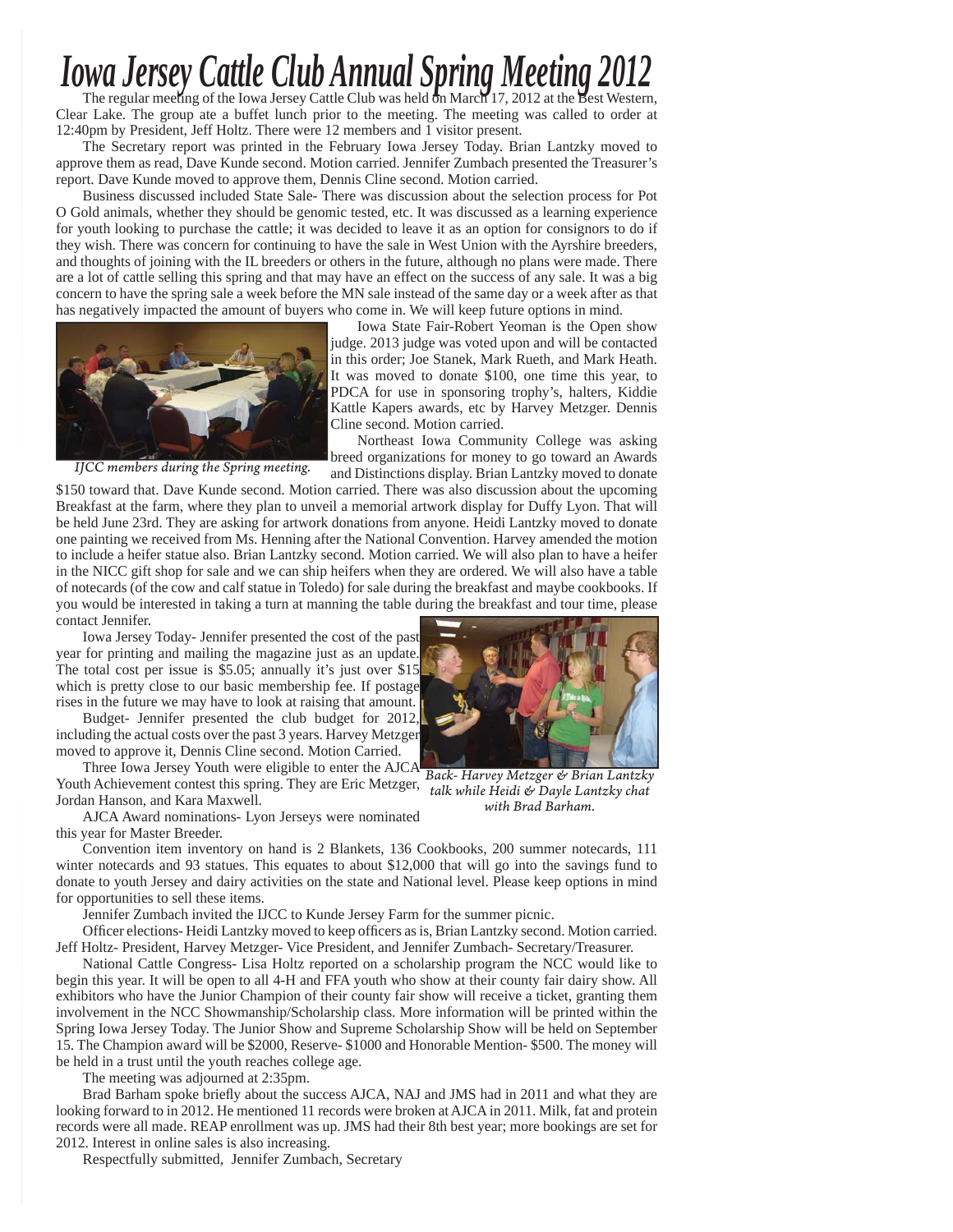# Breakfast on the Farm

Make plans now to be part of this fun family event! Enjoy a wholesome breakfast featuring Dad's Belgian Waffles, learn about modern agriculture

> practices, and tour the Dairy Center's 250-cow operation. Check out the new addition to the building and learn of upcoming projects for the Center.



Parking will be available on-site.

Date **June 23, 2012** Time **8:30 a.m. - noon**  Place **Iowa's Dairy Center Calmar, IA** 

> *Free will offering accepted Carry-outs available*

**Coordinated by:**



**IOWA STATE UNIVERSITY Extension and Outreach Healthy People Environments** 



Find out more: www.iowadairycenter.com or call 563-534-9957

Midwest

**Dairy** 

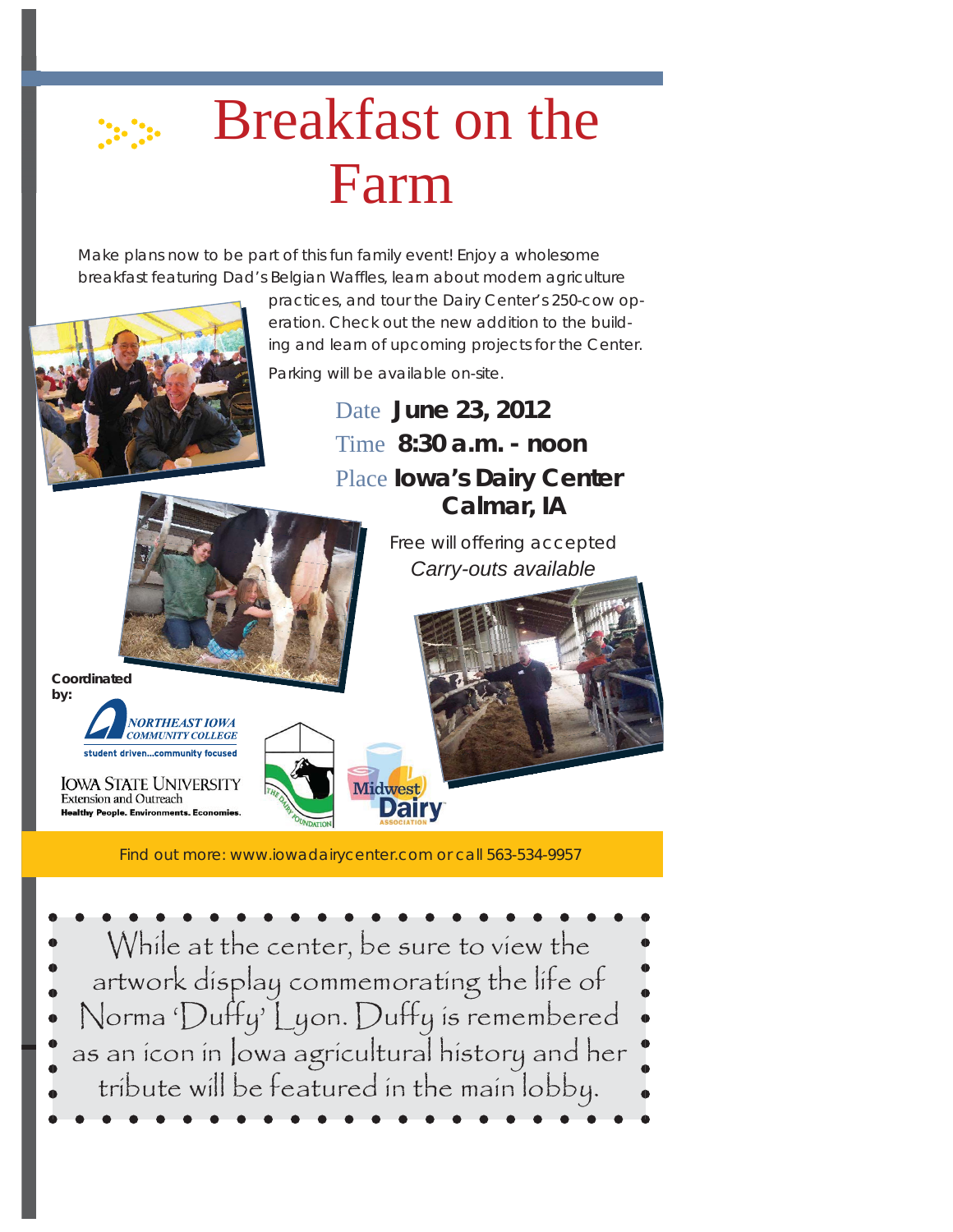# **NATIONAL CATTLE CONGRESS<br>1ST ANNUAL IOWA SUPREME CHAMPION DAIRY HEIFER SCHOLARSHIP SHOW Dairy Heifer Scholarship Show**

*Scholarships: Supreme Champion (1st) \$2,000 Reserve Supreme Champion (2nd) \$1,000 Honorable Mention (3rd) \$500*

# *WHAT IS IT?*

 Recently, the National Cattle Congress has been trying to formulate ways to encourage Iowa youth to participate at their fair in the fall. National Cattle Congress and the National Cattle Congress Dairy Committee believe we have found a way for kids from all across the state to come together and meet others with similar interests. Our hope is for them to enjoy their experience and share and learn from one another and most importantly have FUN!

 This year, the National Cattle Congress would like to start an annual event for the kids involved with dairy projects through 4-H and FFA. NCC is going to crown a State Wide Supreme Junior Champion Dairy Heifer, as well as a Reserve and Honorable Mention. The winners will receive scholarships for college. Eligible participants for this particular event must be a member of an Iowa 4-H Club or FFA Chapter and must have won their county Supreme Junior Champion or Reserve Supreme Junior Champion of all the exhibiting dairy breeds. (Each County must crown an Overall Champion of the breeds to qualify.)

# *HOW IT WILL WORK?*

# County Fairs

 Each county fair is asked to crown a Supreme and Reserve Junior Champion Dairy Heifer or Overall Champion of all dairy breeds exhibited.

The champion and reserve will be given a certificate and asked to fill out a form with their information. The form is to be returned to the National Cattle Congress Office so they can be entered and fair passes sent out. There will be no entry fees for this particular event, but participants would be encouraged to enter into the National Cattle Congress' Youth Dairy Show.

The certificate will be included in this packet for the county fairs to fill out the day of their youth dairy show. The Youth's name, county, date, placing received, and the heifer's name will need to be filled in on the certificate. This certificate will be used when checking the exhibitor and heifer in when they arrive at the National Cattle Congress.

### National Cattle Congress

 Once all entries are received (entry deadline September 1, 2012), NCC will mail out exhibitor information and fair passes.

Schedule: Friday, September 14th 6:00 pm Check In Friday, September 14th 8:30 pm Youth Pizza Party and Dance Saturday, September 15th 8:15 am National Cattle Congress Iowa Supreme Champion Dairy Heifer Scholarship Show Saturday, September 15th 9:00 am Youth Dairy Show

 On Saturday September 15th, in a special show, prior to the regular Youth Dairy show, NCC will crown a reigning National Cattle Congress Iowa Supreme Champion Dairy Heifer as well as a Reserve and Honorable Mention. The winners will receive scholarships to be used at the college of their choice. Since the age of exhibitors have the possibility of greatly varying, these scholarships will be put into a trust until the recipients have completed their first semester of college.

The home extension office of the winner will receive a plaque naming their county and extension office as the winner for the year along with the exhibitor's name. They will also be given a traveling trophy to display for the year.

 For more information please contact: Melody Judge at 319 234-7515, Fax 319-234- 8865 or mjudge@nationalcattlecongress.com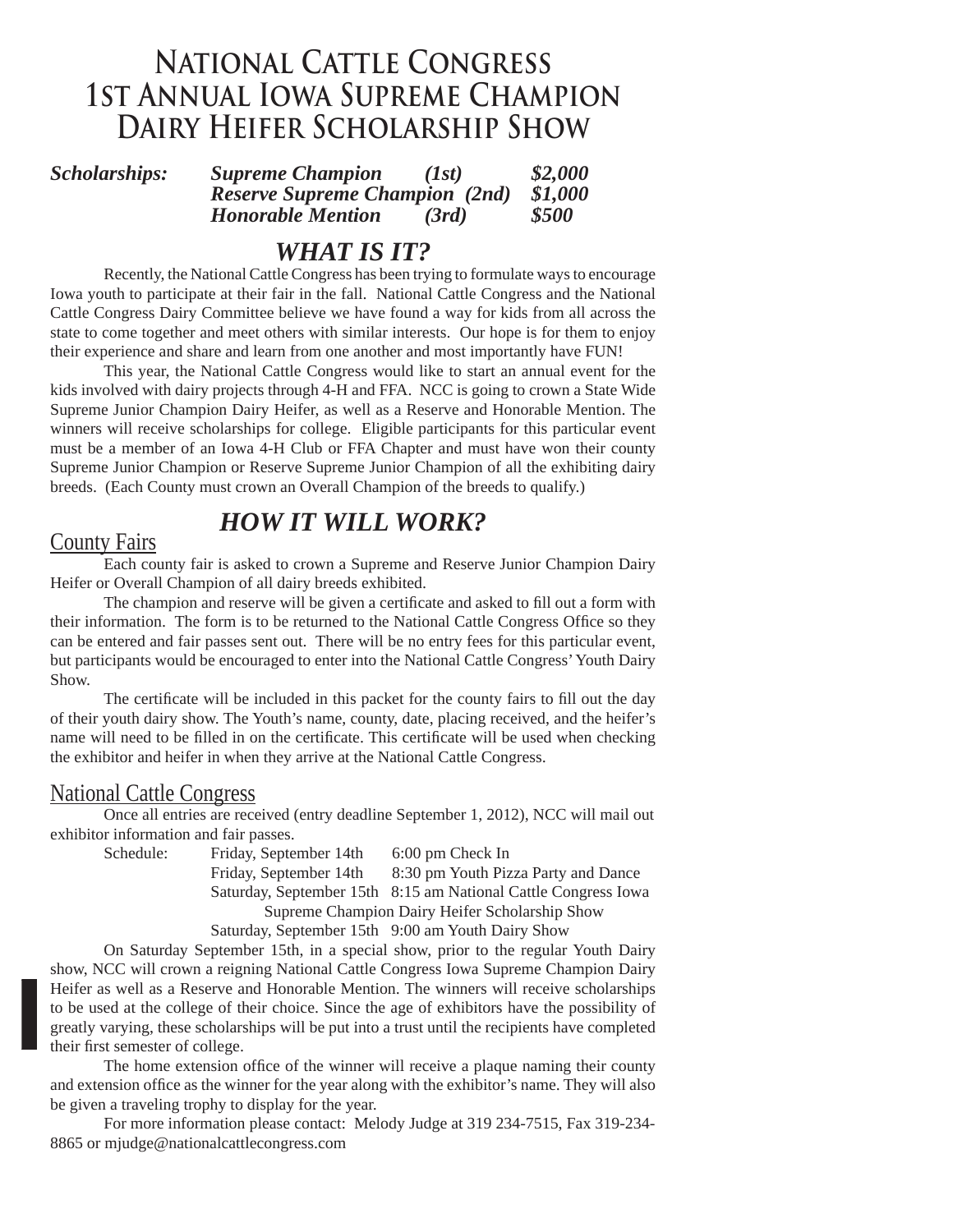# **2012 Iowa Spring** Extravaganza **Results**

|                               | <b>CONSIGNER</b>                        |                     | $\angle$ BUYER<br><b>SALE PRICE</b> |                                      | City, State, Zip Code   |
|-------------------------------|-----------------------------------------|---------------------|-------------------------------------|--------------------------------------|-------------------------|
| LOT J1                        | Patrick Gallagher                       | \$                  |                                     | 2,550.00 Steve Durnan                | Elgin, IA 52141         |
| LOT J2                        | Lyon Jerseys                            | \$                  | 2,300.00                            | Ashlee Crubel                        | Lancaster, WI 53813     |
| LOT J3                        | Patrick Gallagher                       | \$                  |                                     | 1,850.00 Brian Mueterthies           | Lawler, IA 52154        |
| LOT J4                        | Kevin Knapp                             | \$                  | 925.00                              | Jason Hettinga                       | Orange City, IA 51041   |
| LOT J5                        | Rachel Lewey                            | \$                  | 700.00                              | Gary Johnson                         | Waukon, IA 52172        |
| LOT J6                        | Jacob Worden                            | \$                  |                                     | $1,150.00$ Gary Johnson              | Waukon, IA 52172        |
| LOT J7                        | David Kunde                             | \$                  |                                     | 975.00 Carley & Charlie Richards     | Linden, WI 53553        |
| LOT J8                        | Kevin Knapp                             | \$                  | 875.00                              | Gary Johnson                         | Waukon, IA 52172        |
| LOT J9                        | Ron Kaiser                              | $\hat{\mathcal{L}}$ | 950.00                              | <b>Blake Bieber</b>                  | Springville, IA 52336   |
| LOT J10                       | Patty Dilly                             | \$                  |                                     | 1,550.00 Scott Eberling              | Postville, IA 52162     |
| LOT J11                       | Russell & Robert Lyon                   | \$                  |                                     | 1,175.00 Eric Lang                   | Brooklyn, IA 52211      |
| LOT J12                       | Schulte Bros.                           | \$                  |                                     | 2,050.00 Braden Wallace              | Ottawa, IL 61350        |
| LOT J13                       | Schulte Bros.                           | \$                  |                                     | 1,600.00 Karen Schantz               | Strawberry Pt. IA 52076 |
| LOT J14                       | Schulte Bros.                           | \$                  |                                     | 1,525.00 Nick Bagge                  | Worthington, IA 52078   |
| LOT J15                       | Richard Freeman & Jeff Holtz            | \$                  |                                     | 1,200.00 Amanda Ruhl                 | Abingdon, IL 61410      |
| LOT J16                       | Ron Kaiser                              | \$                  |                                     | 875.00 Blake Bieber                  | Springville, IA 52336   |
| LOT J17                       | Gina Fisher & Mike Dilly                | \$                  |                                     | 1,075.00 Patrick & Carlena Gallagher | Decorah, IA 52101       |
| LOT J18                       | Rachel Lewey                            | \$                  |                                     | 725.00 Duane Wiedenfeld              | Blue River, WI 53518    |
| LOT J19                       | <b>Summit Farm</b>                      | \$                  |                                     | 2,000.00 Jodi Simon                  | Farley, IA 52046        |
| LOT J20                       | <b>SCRATCH</b>                          |                     |                                     |                                      |                         |
| LOT J21                       | Summit Farm                             | \$                  |                                     | 1,750.00 Jodi Simon                  | Farley, IA 52046        |
| LOT J22                       | David Kunde                             | \$                  |                                     | 1,850.00 Ashlee Crubel               | Lancaster, WI 53813     |
| Lot J221 /2                   | David Kunde                             | \$                  | 575.00                              | Karen Schantz                        | Strawberry Pt. IA 52076 |
| LOT J23                       | Patrick Gallagher                       | \$                  |                                     | $1,575.00$ Brian Bagge               | Worthington, IA 52078   |
| LOT J24                       | <b>Alyson Stanek</b>                    | \$                  |                                     | 1,700.00 Scott Eberling              | Postville, IA 52162     |
| LOT J25                       | David Kunde                             | \$                  |                                     | 2,000.00 Ashlee Crubel               | Lancaster, WI 53813     |
| LOT J26                       | <b>Brian Lantzky</b>                    | \$                  |                                     | 1,600.00 Dave Liebsch                | Winona, MN 55987        |
| LOT J27                       | <b>Brian Lantzky</b>                    | \$                  |                                     | 1,850.00 Mark Ashmore                | Boscobel, WI 53805      |
| LOT J28                       | Jon Sleister                            | \$                  | 2,350.00                            | Norbert Lovstuen                     | Decorah, IA 52101       |
| LOT J29                       | <b>SCRATCH</b>                          |                     |                                     |                                      |                         |
| LOT J30                       | <b>SCRATCH</b>                          |                     |                                     |                                      |                         |
| LOT J31                       | Freeman & Holtz<br><b>Trisha Stanek</b> | \$                  | 1,850.00                            | Canoe Ridge Dairy                    | Decorah, IA 52101       |
| LOT J32                       |                                         | \$                  | 1,675.00                            | Norbert Lovstuen                     | Decorah, IA 52101       |
| LOT J33                       | Myron Arthur                            | \$                  | 2,250.00                            | Ashlee Crubel                        | Lancaster, WI 53813     |
| LOT J34                       | <b>Trisha Stanek</b><br>Noah Worden     | \$                  | 2,200.00                            | Alison Ruhl<br>Jacob Worden          | Abingdon, IL 61410      |
| LOT J35                       |                                         | \$                  | 1,850.00                            |                                      | Oelwein, IA 50662       |
| LOT J36POG                    | Rachel Lewey                            | \$                  | 750.00                              | <b>Till Family Farms</b>             | Maquoketa, IA 52060     |
| <b>LOT J37POG</b>             | Summit Farm                             | \$                  | 825.00                              | Jenna Simon                          | Farley, IA 52046        |
| <b>LOT J38SPOG</b><br>LOT J39 | <b>Brian Lantzky</b><br><b>SCRATCH</b>  | \$                  | 1,600.00                            | Zach Eberling                        | Postville, IA 52162     |
| LOT J40                       | <b>Brian Lantzky</b>                    | \$                  | 575.00                              | Karen Schantz                        | Strawberry Pt. IA 52076 |
| Semen (Lincoln)               | Donated by Dennis Cline                 | \$                  | 10.00                               | Don Zidlicky                         | Decorah, IA 52101       |
|                               | (Accelerated Genetics)                  |                     |                                     |                                      |                         |
|                               | <b>GROSS</b>                            |                     | \$54,885.00                         |                                      |                         |
|                               | Average all females                     | S                   | 1,567.86                            |                                      |                         |
|                               |                                         |                     |                                     |                                      |                         |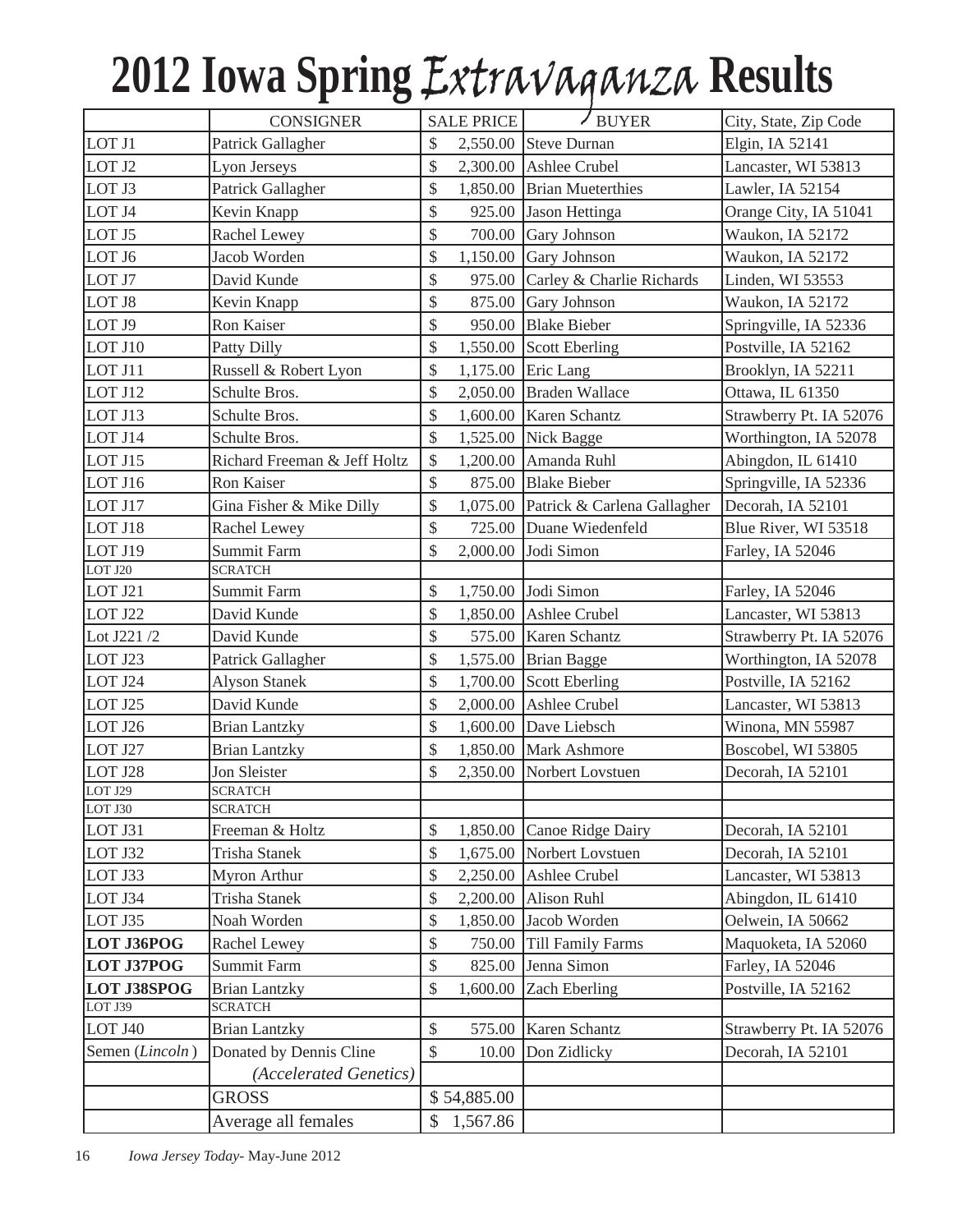









*Th anks to all the Buyers and Consignors !*



*Clockwise fr om Top Left : Sale goers take a look at what is about to go through the ring.*

Garry Zumbach take bids from the crowd.

*Heidi Lantzky and Eric Lyon chat during the sale.*

*Eric Lyon and Brandon Churchill catch up.*

*Hett inga girls with mom, Mary (in red) get ready*  to settle up on the animals going home with them.

*Lynn Lee and Garry Zumbach converse prior to the sale.*

Lisa and Mary Holtz very intent to win the raffle*as they fill out the papers.* 

The outstanding sale clerk Karen Koss (L) had *great help fr om IJCC Junior member Ashley Pugh and a local vet during the sale.*

*Jeff Holtz explaining to Sara Kruse why Jerseys are such a good buy!*

*Some fancy heifers ready for the day.*

*Group of nice young cows waiting for the sale to begin.*

*Line-up of Jerseys cows (near) & Ayrshires (far).*

*Some of the mature cows that went through the sale ring.*

**Ron Kaiser taking bids from buyers during the** *sale.*

**Th ank you Dennis Cline for donating "Lincoln" semen, with the proceeds going to the IJCC Youth Fund!**















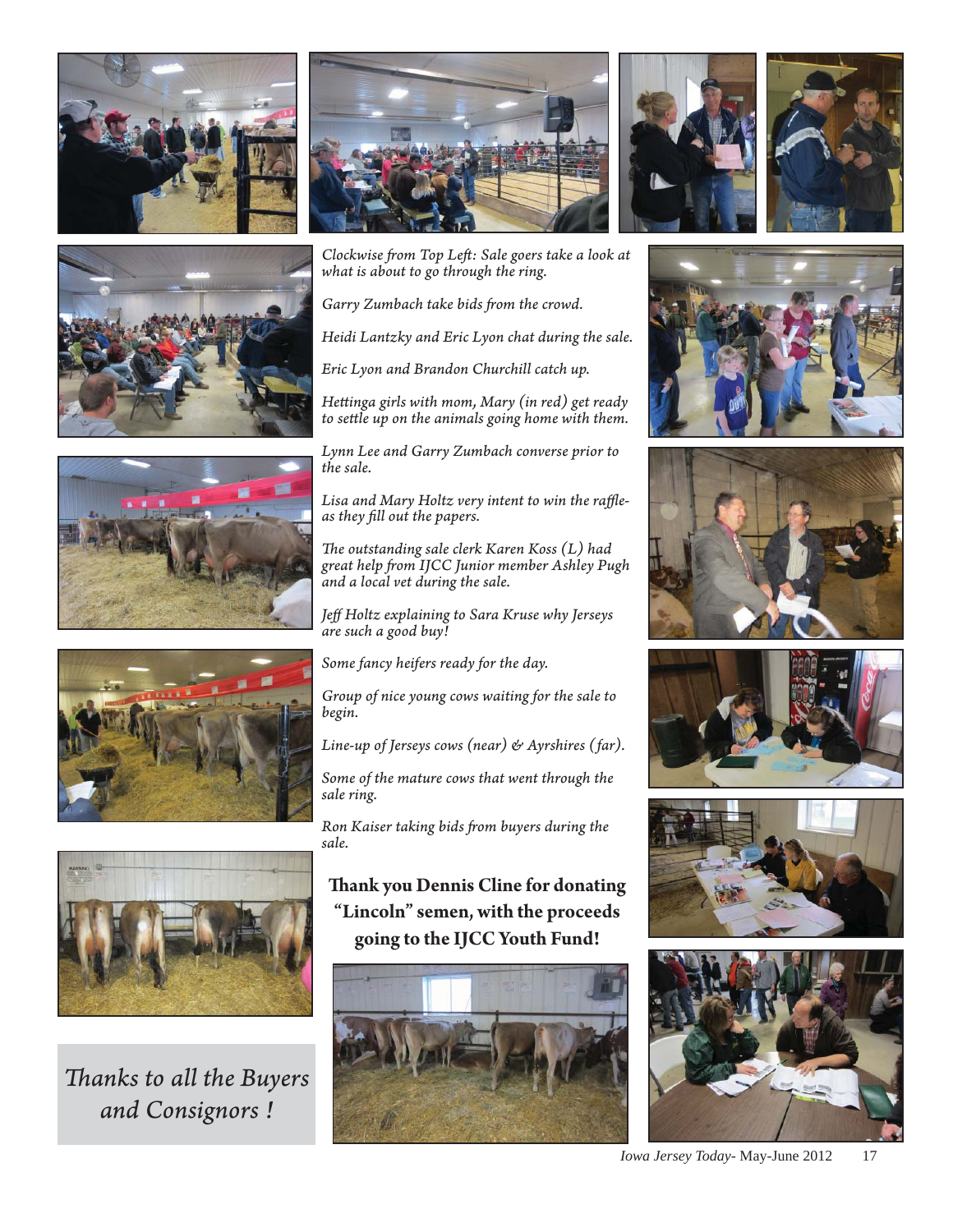# **It's Harvey's Fault**

### **By Jerry Nelson** *reprinted from Agriculture.com*

The way I see it, the blame rests squarely on the shoulders of one Harvey Metzger.

I first met Harvey, who dairy farms with his family in northwestern Iowa, a few years back. To say that the Metzgers are fans of Jersey cattle would be like saying that dogs tend to be furry.

Harvey was regaling me with all the details regarding the goodness of the Jersey breed when he suddenly paused and fixed me with an intent stare.

"You ever eat Jersey beef?" he asked.

That's how zealots draw you in: they pose a question, usually one to which they already know the answer. I had to confess that I'd never partaken of Jersey beef.

"If you do, you'll never go back to regular beef!" declared Harvey. "You don't even need a knife to cut a Jersey steak. You just use the side of your fork!"

Visions of a tender, sizzling, buttery T-bone instantly flooded my brain. Harvey had planted the seed of an idea, an idea that, weed-like, stubbornly refused to die. I soon found myself obsessing over whether or not Jersey beef is all that.

The easiest solution would have been to purchase beef that began life as a Jersey. But we Norwegians never do things the easy way.

I enjoy raising my own food. Be it garbanzos from the garden or a chicken from the coop, the victuals you grow yourself are just… I don't know, better.

I also like the simplicity of it all. Deep inside the sun enormous gravitational forces cause hydrogen atoms to fuse, producing immense quantities of heat and electromagnetic radiation. This energy zips through space until it strikes chlorophyll molecules in the grass growing in my cattle yard. The chlorophyll uses water and air and sunlight to manufacture carbohydrates that are highly salubrious for ungulates. The next thing you know -- ta-da! -- a sizzling steak sits on my plate!

I'm skipping a few steps regarding such things as the rumination process and liver functions. All that matters is this equation:  $erass + steers = \text{vum}!$ 

But I knew my wife would opposed to procuring steers. After exiting the dairy business nearly a decade ago, she has grown fond of our cattle-less lifestyle. I would need to be slow and stealthy, not unlike a camel nosing into a tent.

I began by cleaning out our old gambrel barn. When my wife asked why I had tackled such an onerous task, I explained that it was something that simply needed to be done as the rotting manure would eventually rot out the barn's sills. She bought, er, I mean, agreed that this was indeed a good idea.

Then I began to repair the fence around the cattle yard. This was a bit more problematic to explain.

That particular patch of ground, I told my wife, has been a cattle yard since my great-grandfather Charlie homesteaded here well over a century ago. Yes, there are no cattle or horses out there now. But you never know, and it's best to be prepared for every contingency. This rationalization seemed to pass muster despite her normally skeptical nature.

By far the most difficult part would be the actual installation of cattle in our cattle yard. Finding a source of Jersey steers wasn't the problem; the challenge was sneaking them past my wife.

I ran several scenarios through my head. I finally decided to tell her that I had found a trio of Jersey steers who were homeless and alone and they followed me home and they're so cute and can I keep them, pleeease? I promise to take real good care of them!

If that plan didn't pan out, I would simply blame Harvey for starting it all.

But I didn't need to deploy my unassailable line of logic because one day my wife turned to me and said, "Now that you have the barn all cleaned out and have fixed the fence, we should get some steer calves. I'm thinking that three would be a good number"

Whoa! I knew my wife was psychic, but this was utterly spooky! She later revealed that she had overheard me talking excitedly to a friend of ours about enjoying Jersey beef come fall. Wives have awfully acute hearing when they suspect that something's afoot.

So now I can gaze out the window and see a bevy of bovines grazing in our cattle yard. There are a lot of things right with the universe when beeves are chewing their cud: Earth's orbit remains stable, the laws of thermodynamics still hold.

The only way one might possibly improve this tableau would be if some colorful chickens were pecking about. I wonder how Harvey feels about Wyandottes?

# *Thank You's:*

Thank you for the scholarship award that I received to pur towards my education at Iowa State. I really appreciate it. I have enjoyed being a part of the Jersey cattle industry and hope to expand my herd in the future. Once again, thank you very much! Jordan Hanson, Decorah, IA

22 *Iowa Jersey Today*- May-June 2012 Darrin Cline On behalf of the Iowa State University Dairy Science Club, we would like to thank you for your contribution to the Ciancio Scholarship Auction fundraiser. [cookbook and notecard] We were able to raise over \$2000 and provide a great scholarship to our members. Thank you again in helping us with this great cause and honoring the memory of Alison Ciancio. Maria Vonnahume and